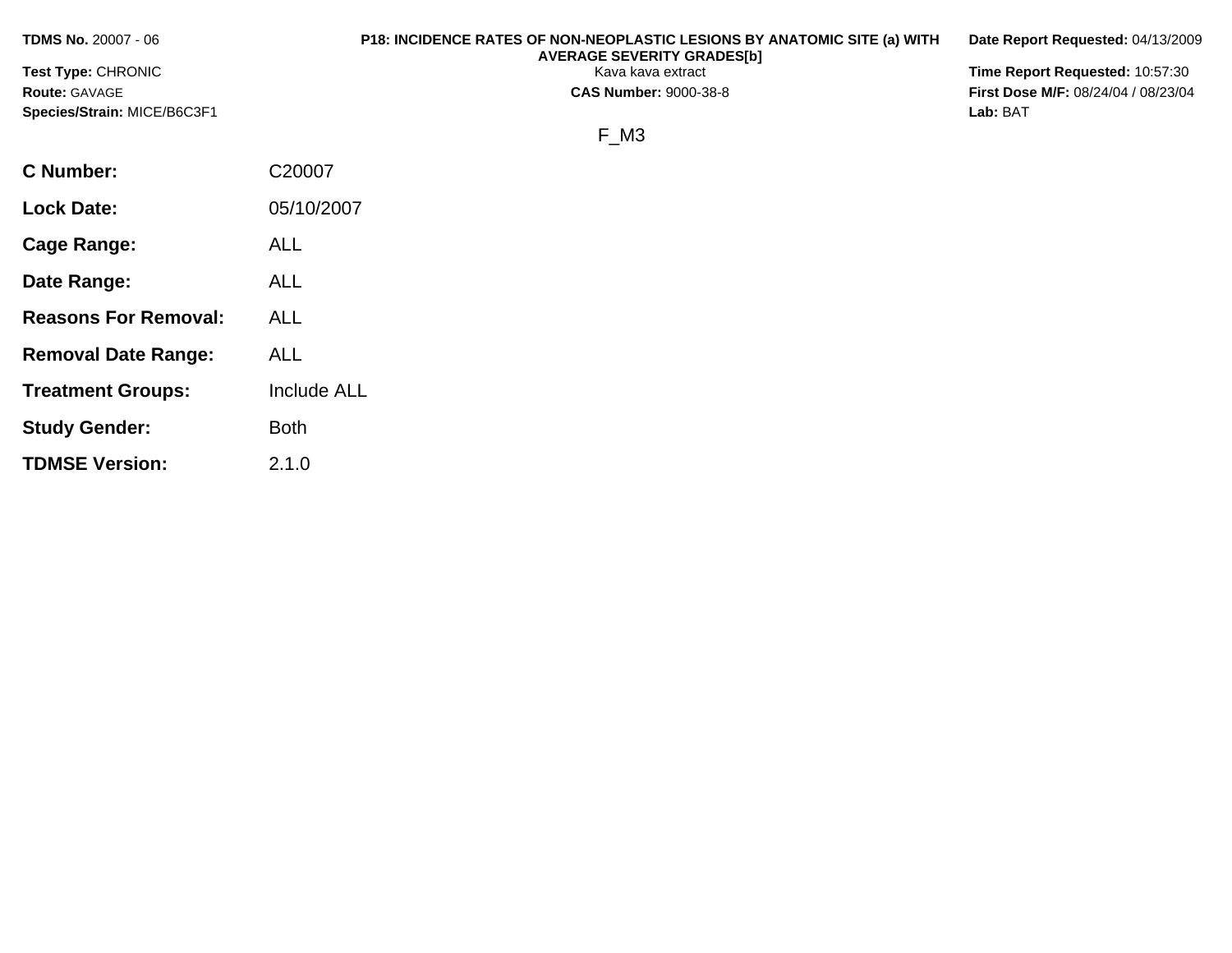**Date Report Requested:** 04/13/2009

**Test Type:** CHRONIC Kava kava extract **Time Report Requested:** 10:57:30 **Route:** GAVAGE **CAS Number:** 9000-38-8 **First Dose M/F:** 08/24/04 / 08/23/04 **Species/Strain:** MICE/B6C3F1 **Lab:** BAT

| <b>B6C3F1 MICE MALE</b>                 | 0 G/KG         | 0.25 G/KG      | 0.5 G/KG     | 1.0 G/KG       |  |
|-----------------------------------------|----------------|----------------|--------------|----------------|--|
| <b>Disposition Summary</b>              |                |                |              |                |  |
| <b>Animals Initially in Study</b>       | 50             | 50             | 50           | 50             |  |
| <b>Early Deaths</b>                     |                |                |              |                |  |
| <b>Moribund Sacrifice</b>               | 3              | 10             | 10           | 7              |  |
| <b>Natural Death</b>                    | 13             | $\overline{7}$ | 5            | $\overline{7}$ |  |
| <b>Survivors</b>                        |                |                |              |                |  |
| <b>Moribund Sacrifice</b>               |                |                | $\mathbf{1}$ |                |  |
| <b>Natural Death</b>                    | -1             |                |              |                |  |
| <b>Terminal Sacrifice</b>               | 33             | 33             | 34           | 36             |  |
| <b>Animals Examined Microscopically</b> | 50             | 50             | 50           | 50             |  |
| <b>ALIMENTARY SYSTEM</b>                |                |                |              |                |  |
| Gallbladder                             | (49)           | (50)           | (49)         | (47)           |  |
| Infiltration Cellular, Mononuclear Cell | 1[1.0]         |                | 1[1.0]       | 1[1.0]         |  |
| Inflammation, Granulomatous             |                |                | 1[2.0]       |                |  |
| Intestine Large, Cecum                  | (50)           | (50)           | (50)         | (50)           |  |
| <b>Amyloid Deposition</b>               | 1[2.0]         |                |              |                |  |
| Serosa, Inflammation, Granulomatous     | 1[2.0]         |                |              |                |  |
| Intestine Small, Duodenum               | (50)           | (50)           | (50)         | (50)           |  |
| Intestine Small, Ileum                  | (50)           | (50)           | (50)         | (50)           |  |
| Inflammation, Chronic                   | 1[2.0]         |                | 1[2.0]       |                |  |
| Epithelium, Hyperplasia                 | 1[2.0]         |                |              |                |  |
| Intestine Small, Jejunum                | (50)           | (50)           | (50)         | (50)           |  |
| Epithelium, Hyperplasia                 |                | 2[3.0]         |              |                |  |
| Peyer's Patch, Hyperplasia, Lymphoid    |                |                | 1[3.0]       | 1[4.0]         |  |
| Liver                                   | (50)           | (50)           | (50)         | (50)           |  |
| Amyloid Deposition                      |                |                | $1$ [3.0]    | 1[3.0]         |  |
| Angiectasis                             | 3[1.0]         | 6[1.0]         | 7[1.1]       | 10 [1.7]       |  |
| <b>Basophilic Focus</b>                 | $\overline{a}$ | 3              | 3            | 1              |  |
| Clear Cell Focus                        | 18             | 18             | 19           | 21             |  |
| Degeneration, Cystic                    | 1[1.0]         |                | 1[1.0]       | 1[1.0]         |  |
| Eosinophilic Focus                      | 28             | 32             | 42           | 43             |  |
| Fatty Change                            | 32 [1.3]       | 34 [1.3]       | 27 [1.2]     | 24 [1.3]       |  |
| Fibrosis                                | 1[2.0]         |                |              |                |  |
| Hematopoietic Cell Proliferation        | 1[2.0]         | 2[2.5]         |              | 1[2.0]         |  |
| Hepatodiaphragmatic Nodule              |                |                | $\mathbf{1}$ |                |  |

a - Number of animals examined microscopically at site and number of animals with lesion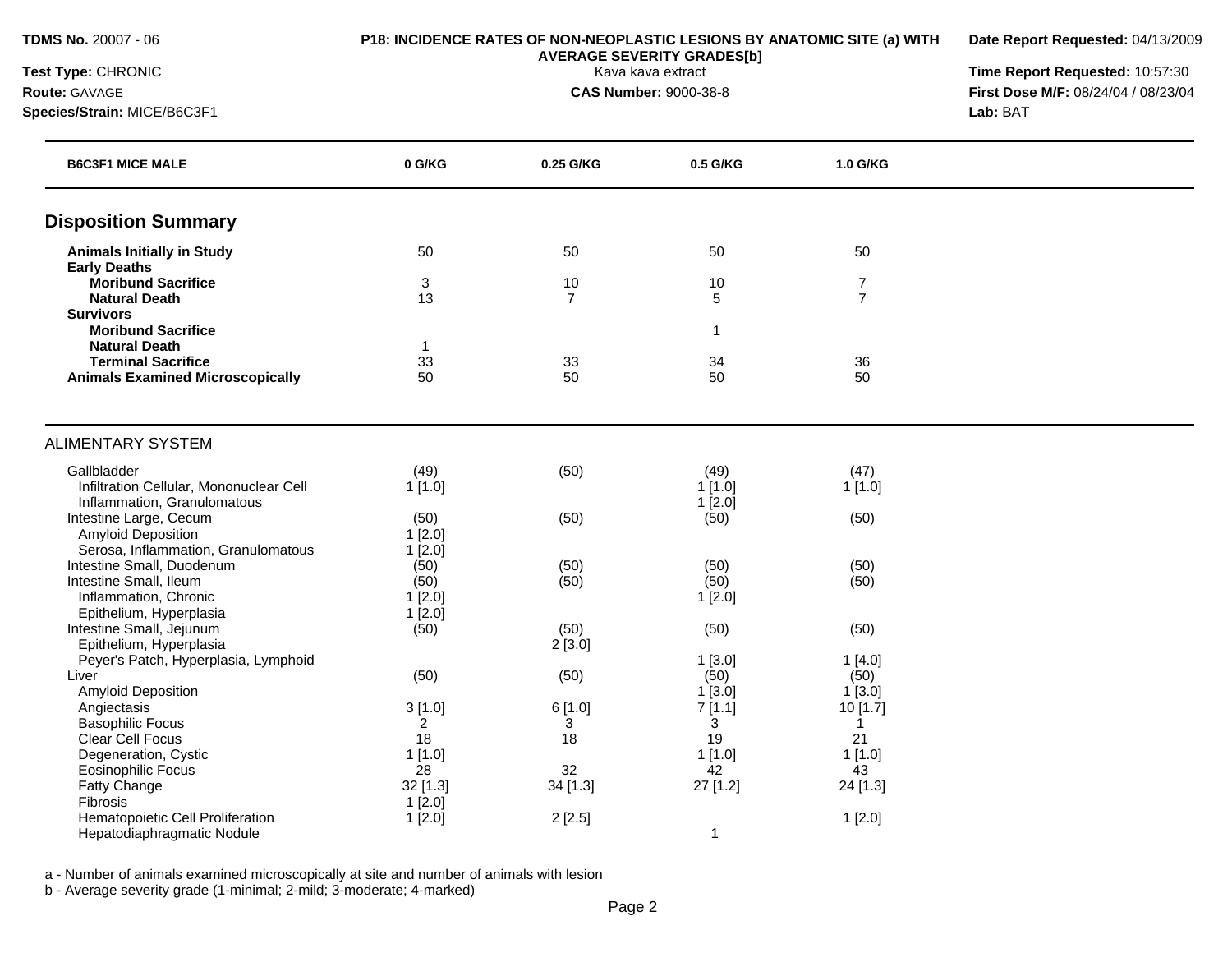### **TDMS No.** 20007 - 06 **P18: INCIDENCE RATES OF NON-NEOPLASTIC LESIONS BY ANATOMIC SITE (a) WITH**

**Date Report Requested:** 04/13/2009

**Species/Strain:** MICE/B6C3F1 **Lab:** BAT

**AVERAGE SEVERITY GRADES[b]**

**Test Type:** CHRONIC Kava kava extract **Time Report Requested:** 10:57:30 **Route:** GAVAGE **CAS Number:** 9000-38-8 **First Dose M/F:** 08/24/04 / 08/23/04

| <b>B6C3F1 MICE MALE</b>                                           | 0 G/KG                  | 0.25 G/KG            | 0.5 G/KG           | 1.0 G/KG                   |  |
|-------------------------------------------------------------------|-------------------------|----------------------|--------------------|----------------------------|--|
| Infarct<br>Infiltration Cellular, Mononuclear Cell                | 49 [1.0]                | 1[3.0]<br>$47$ [1.1] | 2[2.5]<br>47 [1.0] | 48 [1.1]                   |  |
| Inflammation, Suppurative                                         |                         |                      |                    | 1[3.0]                     |  |
| Mineralization                                                    | 1[1.0]                  | 2[1.5]               | 2[1.5]             | 1[2.0]                     |  |
| <b>Mixed Cell Focus</b>                                           | 15                      | 28                   | 15                 | 12                         |  |
| Necrosis<br><b>Tension Lipidosis</b>                              | 3[1.7]<br>5             | 10 [2.0]<br>2        | 7[2.0]<br>3        | 13 [2.0]<br>$\overline{2}$ |  |
| Vacuolization Cytoplasmic                                         |                         | 1[2.0]               |                    | 1[2.0]                     |  |
| Bile Duct, Cyst                                                   |                         |                      |                    | 1[2.0]                     |  |
| Centrilobular, Fatty Change                                       |                         | 1[3.0]               |                    | 1[4.0]                     |  |
| Centrilobular, Hypertrophy                                        |                         | 34 [1.0]             | 30 [2.0]           | 39 [2.0]                   |  |
| Mesentery                                                         | (3)                     | (6)                  | (2)                | (3)                        |  |
| Inflammation, Chronic                                             | $1$ [3.0]               |                      |                    |                            |  |
| Fat, Necrosis<br>Pancreas                                         | $2$ [ $2.0$ ]<br>(50)   | 6[2.2]<br>(50)       | 2[2.0]<br>(50)     | 3[2.7]<br>(50)             |  |
| Inflammation, Granulomatous                                       |                         |                      | $1$ [1.0]          |                            |  |
| Inflammation, Chronic                                             |                         |                      | 1[2.0]             |                            |  |
| Acinus, Atrophy                                                   | 1[4.0]                  |                      | 1[3.0]             |                            |  |
| Acinus, Hypertrophy                                               | 2[1.5]                  |                      |                    |                            |  |
| Duct, Cyst                                                        |                         |                      |                    |                            |  |
| <b>Salivary Glands</b><br>Infiltration Cellular, Mononuclear Cell | (50)<br>43 [1.1]        | (50)<br>36[1.1]      | (50)<br>40 [1.0]   | (50)<br>36 [1.1]           |  |
| Parotid Gland, Atrophy                                            | 1[2.0]                  |                      |                    |                            |  |
| Parotid Gland, Hyperplasia                                        |                         |                      | 1[2.0]             |                            |  |
| Parotid Gland, Mineralization                                     |                         | $1$ [1.0]            |                    |                            |  |
| Submandibular Gland, Atrophy                                      |                         | $1$ [2.0]            |                    |                            |  |
| Stomach, Forestomach                                              | (50)                    | (50)                 | (50)               | (50)                       |  |
| Inflammation, Chronic<br>Mineralization                           | 19 [1.7]                | 22 [1.6]             | 24 [1.6]<br>1[1.0] | 24 [1.5]                   |  |
| Necrosis                                                          | 8[2.0]                  | 11 [1.9]             | $12$ [2.3]         | 10 [1.8]                   |  |
| Epithelium, Hyperplasia                                           | 18 [2.3]                | 22 [1.6]             | 25 [2.0]           | 22 [1.8]                   |  |
| Stomach, Glandular                                                | (50)                    | (50)                 | (50)               | (50)                       |  |
| Infiltration Cellular, Mononuclear Cell                           | 2[1.0]                  |                      | 2[1.0]             | 1[1.0]                     |  |
| Mineralization                                                    |                         | 1[1.0]               |                    |                            |  |
| Ulcer<br>Epithelium, Hyperplasia                                  | 1[2.0]                  |                      |                    |                            |  |
| Glands, Ectasia                                                   | $2$ [ $2.0$ ]<br>2[1.0] | 1[1.0]               | 2[1.0]             | 2[1.5]                     |  |
| Tooth                                                             | (33)                    | (32)                 | (27)               | (21)                       |  |
| Dysplasia                                                         | 33 [2.3]                | 32 [2.1]             | 27 [2.4]           | 21 [1.5]                   |  |
| Inflammation, Suppurative                                         |                         | 1[3.0]               |                    |                            |  |

a - Number of animals examined microscopically at site and number of animals with lesion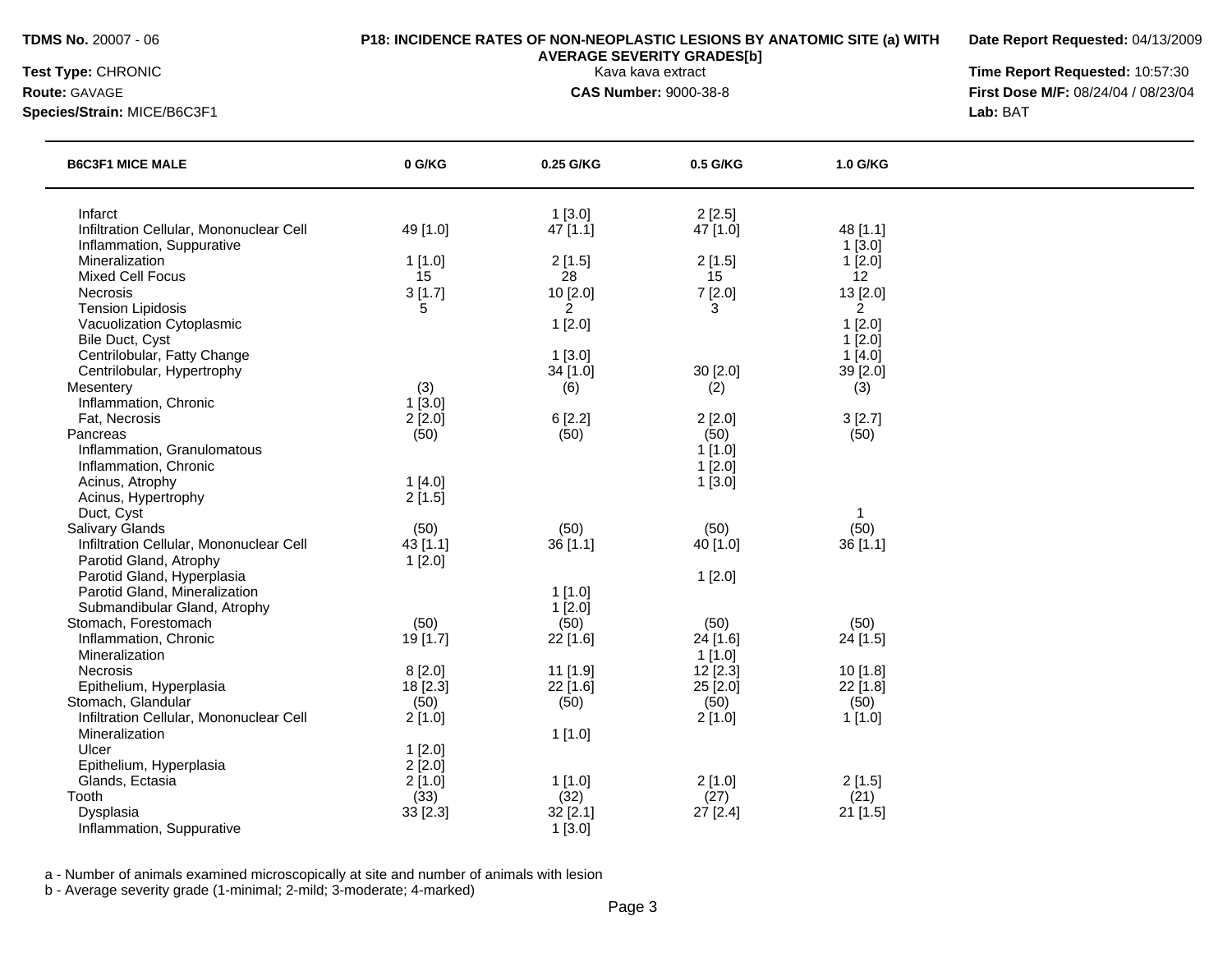| <b>TDMS No. 20007 - 06</b>                                                                                |                                              | P18: INCIDENCE RATES OF NON-NEOPLASTIC LESIONS BY ANATOMIC SITE (a) WITH<br><b>AVERAGE SEVERITY GRADES[b]</b> |                                        |                                      |  |  |
|-----------------------------------------------------------------------------------------------------------|----------------------------------------------|---------------------------------------------------------------------------------------------------------------|----------------------------------------|--------------------------------------|--|--|
| Test Type: CHRONIC<br><b>Route: GAVAGE</b><br>Species/Strain: MICE/B6C3F1                                 |                                              | Time Report Requested: 10:57:30<br>First Dose M/F: 08/24/04 / 08/23/04<br>Lab: BAT                            |                                        |                                      |  |  |
| <b>B6C3F1 MICE MALE</b>                                                                                   | 0 G/KG                                       | 0.25 G/KG                                                                                                     | 0.5 G/KG                               | 1.0 G/KG                             |  |  |
| CARDIOVASCULAR SYSTEM                                                                                     |                                              |                                                                                                               |                                        |                                      |  |  |
| Heart<br>Cardiomyopathy<br>Inflammation, Suppurative<br>Inflammation, Chronic                             | (50)<br>14 [1.2]                             | (50)<br>16[1.1]<br>$1$ [2.0]<br>$1$ [3.0]                                                                     | (50)<br>$11$ [1.3]                     | (50)<br>14[1.1]<br>$1$ [2.0]         |  |  |
| Artery, Infiltration Cellular, Mononuclear<br>Cell<br>Myocardium, Mineralization<br>Valve, Inflammation   | $2$ [1.0]<br>1[2.0]                          | 1[1.0]<br>4[1.0]                                                                                              | 1[1.0]                                 | 1[1.0]<br>1[2.0]<br>1[4.0]           |  |  |
| <b>ENDOCRINE SYSTEM</b>                                                                                   |                                              |                                                                                                               |                                        |                                      |  |  |
| <b>Adrenal Cortex</b><br>Hypertrophy<br>Infiltration Cellular, Mononuclear Cell                           | (50)<br>$1$ [1.0]<br>1[1.0]                  | (50)<br>2[1.0]                                                                                                | (50)                                   | (50)<br>2[1.0]                       |  |  |
| Vacuolization Cytoplasmic<br>Subcapsular, Hyperplasia<br>Zona Reticularis, Hyperplasia<br>Adrenal Medulla | 2[1.5]<br>44 [1.3]<br>5[2.0]<br>(50)         | 2[1.0]<br>45 [1.3]<br>3[1.7]<br>(50)                                                                          | 2[1.5]<br>$48$ [1.3]<br>2[1.5]<br>(50) | 3[1.0]<br>49 [1.3]<br>4[2.3]<br>(50) |  |  |
| Hyperplasia<br>Islets, Pancreatic<br>Hyperplasia<br>Parathyroid Gland<br>Cyst                             | 1[2.0]<br>(50)<br>37 [1.9]<br>(47)<br>1[1.0] | (50)<br>$35$ [1.7]<br>(44)<br>1[2.0]                                                                          | 1[2.0]<br>(50)<br>36 [1.8]<br>(46)     | (50)<br>$33$ [1.3]<br>(44)<br>1[1.0] |  |  |
| Infiltration Cellular, Mononuclear Cell<br><b>Pituitary Gland</b><br>Cyst<br>Pars Distalis, Hyperplasia   | 1[2.0]<br>(49)<br>$1$ [1.0]<br>1[2.0]        | (50)                                                                                                          | (50)<br>$1$ [1.0]<br>1[2.0]            | (50)<br>$2$ [1.0]                    |  |  |
| <b>Thyroid Gland</b><br>Atrophy<br>Cyst<br>Follicle, Hyperplasia                                          | (50)<br>1[3.0]<br>4[1.8]<br>1[2.0]           | (50)                                                                                                          | (49)<br>1[1.0]<br>$1$ [1.0]            | (50)                                 |  |  |
| <b>GENERAL BODY SYSTEM</b>                                                                                |                                              |                                                                                                               |                                        |                                      |  |  |
| Peritoneum                                                                                                | (0)                                          | (0)                                                                                                           | (0)                                    | (2)                                  |  |  |

a - Number of animals examined microscopically at site and number of animals with lesion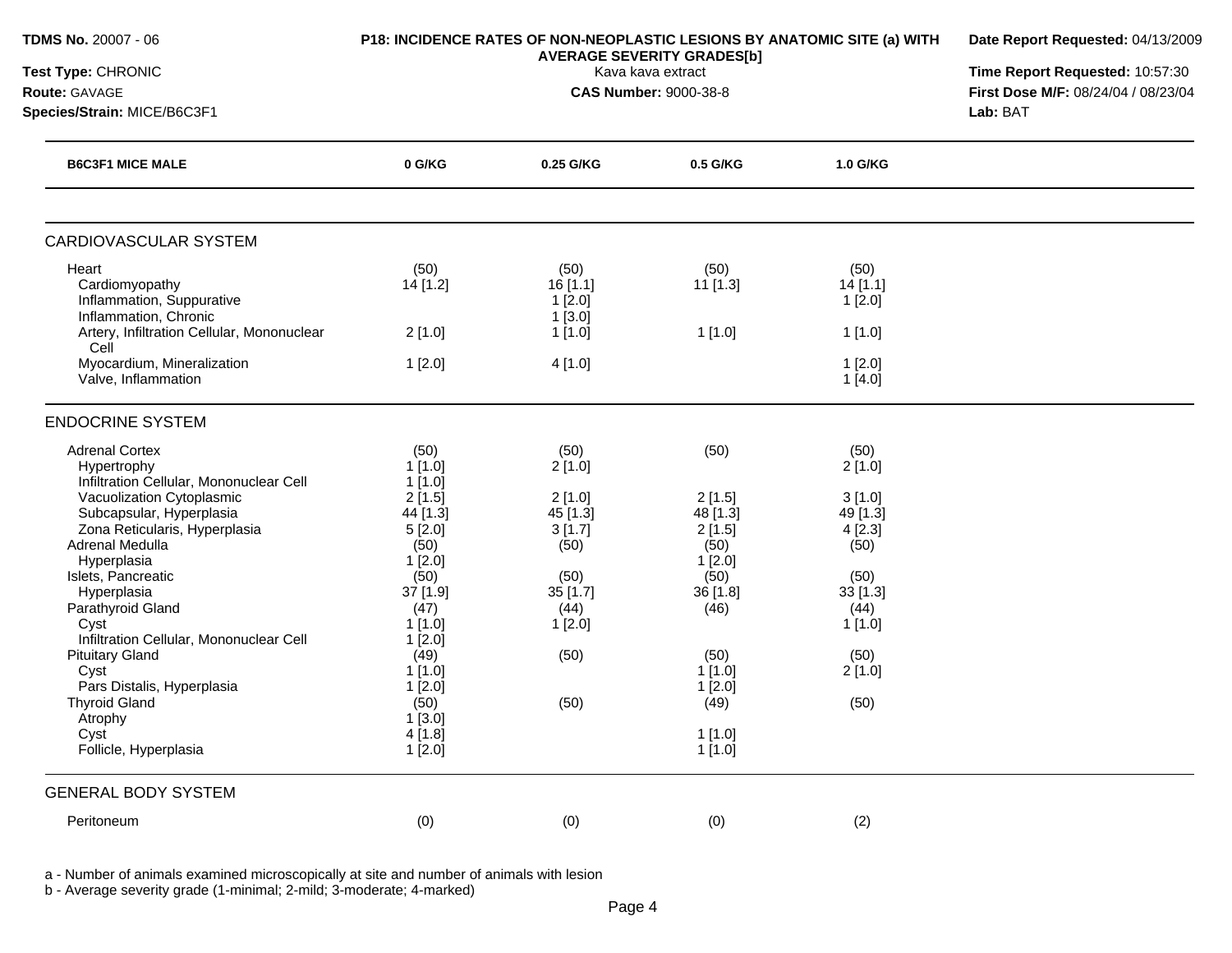| <b>TDMS No. 20007 - 06</b>                                                                                                                                                                                                                                                                                                                                                                                       |                                                                                                                        | P18: INCIDENCE RATES OF NON-NEOPLASTIC LESIONS BY ANATOMIC SITE (a) WITH<br><b>AVERAGE SEVERITY GRADES[b]</b>                            |                                                                                                                      |                                                                                                                                            |  |  |
|------------------------------------------------------------------------------------------------------------------------------------------------------------------------------------------------------------------------------------------------------------------------------------------------------------------------------------------------------------------------------------------------------------------|------------------------------------------------------------------------------------------------------------------------|------------------------------------------------------------------------------------------------------------------------------------------|----------------------------------------------------------------------------------------------------------------------|--------------------------------------------------------------------------------------------------------------------------------------------|--|--|
| Test Type: CHRONIC<br>Route: GAVAGE<br>Species/Strain: MICE/B6C3F1                                                                                                                                                                                                                                                                                                                                               |                                                                                                                        | Time Report Requested: 10:57:30<br>First Dose M/F: 08/24/04 / 08/23/04<br>Lab: BAT                                                       |                                                                                                                      |                                                                                                                                            |  |  |
|                                                                                                                                                                                                                                                                                                                                                                                                                  |                                                                                                                        |                                                                                                                                          |                                                                                                                      |                                                                                                                                            |  |  |
| <b>B6C3F1 MICE MALE</b>                                                                                                                                                                                                                                                                                                                                                                                          | 0 G/KG                                                                                                                 | 0.25 G/KG                                                                                                                                | 0.5 G/KG                                                                                                             | 1.0 G/KG                                                                                                                                   |  |  |
| Inflammation, Chronic                                                                                                                                                                                                                                                                                                                                                                                            |                                                                                                                        |                                                                                                                                          |                                                                                                                      | 2[2.5]                                                                                                                                     |  |  |
| <b>GENITAL SYSTEM</b>                                                                                                                                                                                                                                                                                                                                                                                            |                                                                                                                        |                                                                                                                                          |                                                                                                                      |                                                                                                                                            |  |  |
| <b>Coagulating Gland</b><br>Hyperplasia<br>Epididymis<br>Granuloma Sperm<br>Infiltration Cellular, Mononuclear Cell<br>Inflammation, Chronic<br>Penis<br>Infiltration Cellular, Polymorphonuclear<br><b>Preputial Gland</b><br>Cyst<br>Inflammation<br>Prostate<br>Atrophy<br>Fibrosis<br>Hyperplasia<br>Infiltration Cellular, Mononuclear Cell<br>Inflammation<br>Mineralization<br>Seminal Vesicle<br>Atrophy | (0)<br>(50)<br>2[2.5]<br>29 [1.0]<br>(0)<br>(50)<br>4[2.0]<br>10 [2.1]<br>(50)<br>1[1.0]<br>29 [1.0]<br>4[2.0]<br>(50) | (1)<br>1[2.0]<br>(50)<br>22 [1.2]<br>1[2.0]<br>(1)<br>1[1.0]<br>(50)<br>5[2.0]<br>4[1.0]<br>(50)<br>31 [1.0]<br>9[2.1]<br>1[1.0]<br>(50) | (1)<br>(50)<br>3[2.3]<br>33 [1.0]<br>(0)<br>(50)<br>5[2.2]<br>9[1.7]<br>(50)<br>1[1.0]<br>38 [1.0]<br>4[1.8]<br>(50) | (0)<br>(50)<br>1[2.0]<br>28 [1.0]<br>(0)<br>(50)<br>3[2.3]<br>13 [1.3]<br>(50)<br>1[3.0]<br>1[2.0]<br>29 [1.0]<br>2[2.5]<br>(50)<br>1[3.0] |  |  |
| Fibrosis<br>Hyperplasia<br>Infiltration Cellular, Mononuclear Cell<br>Inflammation<br><b>Testes</b><br>Inflammation<br>Mineralization<br>Germinal Epithelium, Atrophy                                                                                                                                                                                                                                            | 2[1.5]<br>4[1.0]<br>6 [1.0]<br>(50)<br>1[2.0]<br>1[1.0]<br>2[2.0]                                                      | 4[1.0]<br>5[1.4]<br>(50)<br>4[2.0]                                                                                                       | 6[1.0]<br>(50)<br>1[2.0]                                                                                             | 1[2.0]<br>2[1.5]<br>(50)<br>1[2.0]                                                                                                         |  |  |
| <b>HEMATOPOIETIC SYSTEM</b><br><b>Bone Marrow</b><br>Lymph Node<br>Renal, Hyperplasia, Lymphoid<br>Lymph Node, Mandibular                                                                                                                                                                                                                                                                                        | (50)<br>(0)<br>(50)                                                                                                    | (50)<br>(1)<br>(50)                                                                                                                      | (50)<br>(3)<br>1[4.0]<br>(50)                                                                                        | (50)<br>(3)<br>(49)                                                                                                                        |  |  |

a - Number of animals examined microscopically at site and number of animals with lesion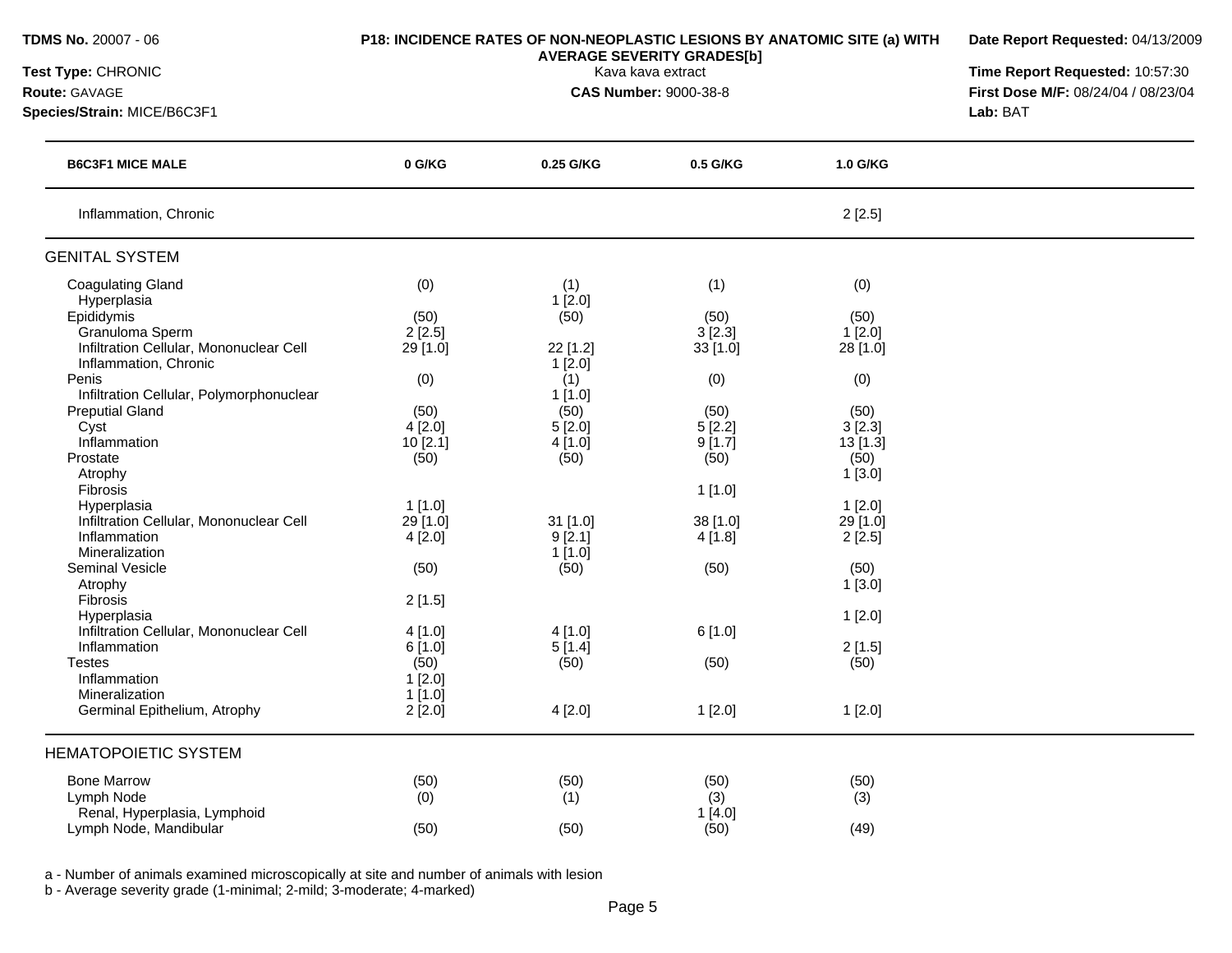**Date Report Requested:** 04/13/2009

**Species/Strain:** MICE/B6C3F1 **Lab:** BAT

**Test Type:** CHRONIC Kava kava extract **Time Report Requested:** 10:57:30 **Route:** GAVAGE **CAS Number:** 9000-38-8 **First Dose M/F:** 08/24/04 / 08/23/04

| <b>B6C3F1 MICE MALE</b>                                                                           | 0 G/KG                               | 0.25 G/KG                            | 0.5 G/KG                             | 1.0 G/KG                            |  |
|---------------------------------------------------------------------------------------------------|--------------------------------------|--------------------------------------|--------------------------------------|-------------------------------------|--|
| Hyperplasia, Lymphoid<br>Lymph Node, Mesenteric<br>Atrophy                                        | (50)<br>1[3.0]                       | 3[3.3]<br>(50)                       | 2[3.0]<br>(50)                       | 1[3.0]<br>(49)                      |  |
| Hyperplasia, Lymphoid<br>Spleen<br>Angiectasis                                                    | (50)                                 | 1[3.0]<br>(50)                       | 2[3.0]<br>(49)<br>1[2.0]             | (50)                                |  |
| Hematopoietic Cell Proliferation<br>Hyperplasia, Lymphoid<br>Lymphoid Follicle, Atrophy<br>Thymus | 16 [2.4]<br>3[2.0]<br>6[2.7]<br>(48) | 19 [1.9]<br>3[2.0]<br>5[2.4]<br>(47) | 21 [2.0]<br>2[3.0]<br>3[1.3]<br>(47) | 15[2.1]<br>3[1.3]<br>6[3.0]<br>(49) |  |
| Atrophy<br><b>Ectopic Thyroid</b><br>Hyperplasia, Histiocytic                                     | 41 [2.7]<br>1[3.0]                   | 41 [2.8]<br>1[1.0]<br>1[2.0]         | 46 [3.1]                             | 43 [2.8]                            |  |
| Infiltration Cellular, Histiocyte<br>Inflammation, Chronic Active<br>Epithelial Cell, Hyperplasia |                                      | 1[2.0]                               | 2[2.0]                               | 1[3.0]<br>$1$ [2.0]                 |  |
| <b>INTEGUMENTARY SYSTEM</b>                                                                       |                                      |                                      |                                      |                                     |  |
| Skin<br>Cyst Epithelial Inclusion<br>Hemorrhage                                                   | (50)                                 | (50)                                 | (50)<br>2[1.5]                       | (50)<br>1[3.0]                      |  |
| Inflammation, Chronic<br>Ulcer                                                                    | 1[2.0]<br>1[3.0]                     | 1[3.0]<br>1[4.0]                     | 9[3.2]                               | $1$ [2.0]<br>4[3.0]                 |  |
| MUSCULOSKELETAL SYSTEM                                                                            |                                      |                                      |                                      |                                     |  |
| Bone<br>Cranium, Hyperostosis                                                                     | (50)<br>1[2.0]                       | (50)                                 | (50)                                 | (50)                                |  |
| <b>Skeletal Muscle</b>                                                                            | (2)                                  | (0)                                  | (1)                                  | (0)                                 |  |
| NERVOUS SYSTEM                                                                                    |                                      |                                      |                                      |                                     |  |
| <b>Brain</b><br>Hemorrhage                                                                        | (50)                                 | (50)<br>1[3.0]                       | (50)                                 | (50)                                |  |
| Hypothalamus, Compression                                                                         |                                      |                                      | 1[4.0]                               |                                     |  |

RESPIRATORY SYSTEM

a - Number of animals examined microscopically at site and number of animals with lesion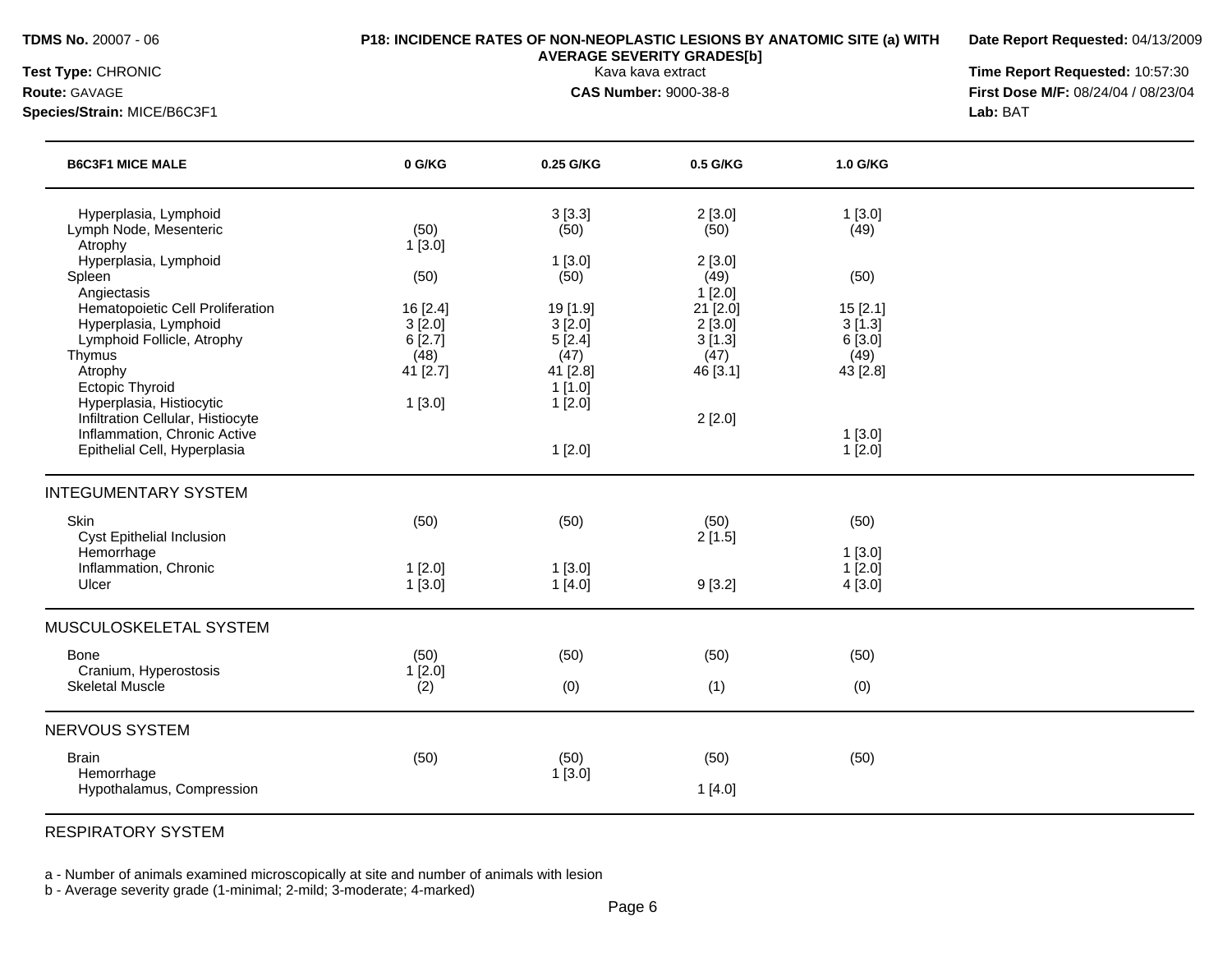**Date Report Requested:** 04/13/2009

**Species/Strain:** MICE/B6C3F1 **Lab:** BAT

**Test Type:** CHRONIC Kava kava extract **Time Report Requested:** 10:57:30 **Route:** GAVAGE **CAS Number:** 9000-38-8 **First Dose M/F:** 08/24/04 / 08/23/04

| <b>B6C3F1 MICE MALE</b>                                                                                                                                                   | 0 G/KG                                | 0.25 G/KG                                    | 0.5 G/KG                                | 1.0 G/KG                                        |  |
|---------------------------------------------------------------------------------------------------------------------------------------------------------------------------|---------------------------------------|----------------------------------------------|-----------------------------------------|-------------------------------------------------|--|
| Lung<br>Inflammation<br>Metaplasia, Osseous                                                                                                                               | (50)                                  | (50)<br>2[1.5]                               | (50)<br>3[1.3]<br>1[1.0]                | (50)<br>2[1.0]                                  |  |
| Mineralization<br>Alveolar Epithelium, Hyperplasia<br>Alveolus, Infiltration Cellular, Histiocyte<br>Bronchus, Hyperplasia<br>Bronchus, Infiltration Cellular, Histiocyte | 2[1.5]<br>2[1.5]<br>2[2.0]            | 3[1.0]<br>6[1.8]<br>2[1.0]                   | 2[1.0]<br>$1$ [1.0]<br>5[2.2]<br>1[1.0] | 2[1.5]<br>1[3.0]<br>1[2.0]                      |  |
| Nose<br>Inflammation, Suppurative<br>Inflammation, Chronic<br>Polyp, Inflammatory<br>Nasolacrimal Duct, Inflammation,                                                     | (50)<br>$1$ [2.0]<br>9[1.0]<br>1[2.0] | (50)<br>1[1.0]<br>8[1.0]<br>2[2.0]<br>2[2.0] | (50)<br>4[1.5]<br>7[1.0]<br>2[1.5]      | (50)<br>$1$ [2.0]<br>5[1.2]<br>1[2.0]<br>3[1.7] |  |
| Suppurative<br>Respiratory Epithelium, Hyperplasia<br>Trachea<br>Inflammation, Chronic<br>Epithelium, Cytoplasmic Alteration                                              | 1[2.0]<br>(50)                        | (50)<br>1[2.0]                               | 1[1.0]<br>(50)<br>1[2.0]<br>1[2.0]      | (50)                                            |  |
| SPECIAL SENSES SYSTEM                                                                                                                                                     |                                       |                                              |                                         |                                                 |  |
| Eye<br>Degeneration<br>Anterior Chamber, Inflammation,                                                                                                                    | (50)                                  | (50)<br>1[4.0]                               | (50)                                    | (50)<br>1[3.0]                                  |  |
| Suppurative<br>Cornea, Inflammation, Chronic<br>Retrobulbar, Inflammation, Chronic<br>Harderian Gland                                                                     | (50)                                  | 1[3.0]<br>(50)                               | 1[2.0]<br>(50)                          | 2[1.5]<br>1[2.0]<br>(50)                        |  |
| Fibrosis<br>Hyperplasia<br>Infiltration Cellular, Mononuclear Cell<br>Inflammation, Granulomatous                                                                         | 1[2.0]<br>4[2.0]<br>36 [1.1]          | 3[2.3]<br>30[1.0]                            | 1[4.0]<br>34 [1.0]<br>1[2.0]            | 8[1.9]<br>39 [1.0]                              |  |
| <b>URINARY SYSTEM</b>                                                                                                                                                     |                                       |                                              |                                         |                                                 |  |
| Kidney<br>Amyloid Deposition<br>Hydronephrosis<br>Inflammation                                                                                                            | (50)<br>6[2.2]<br>2[3.0]              | (50)<br>1[3.0]<br>2[2.0]                     | (50)<br>1[1.0]<br>1[3.0]                | (50)<br>1[3.0]<br>1[3.0]                        |  |

a - Number of animals examined microscopically at site and number of animals with lesion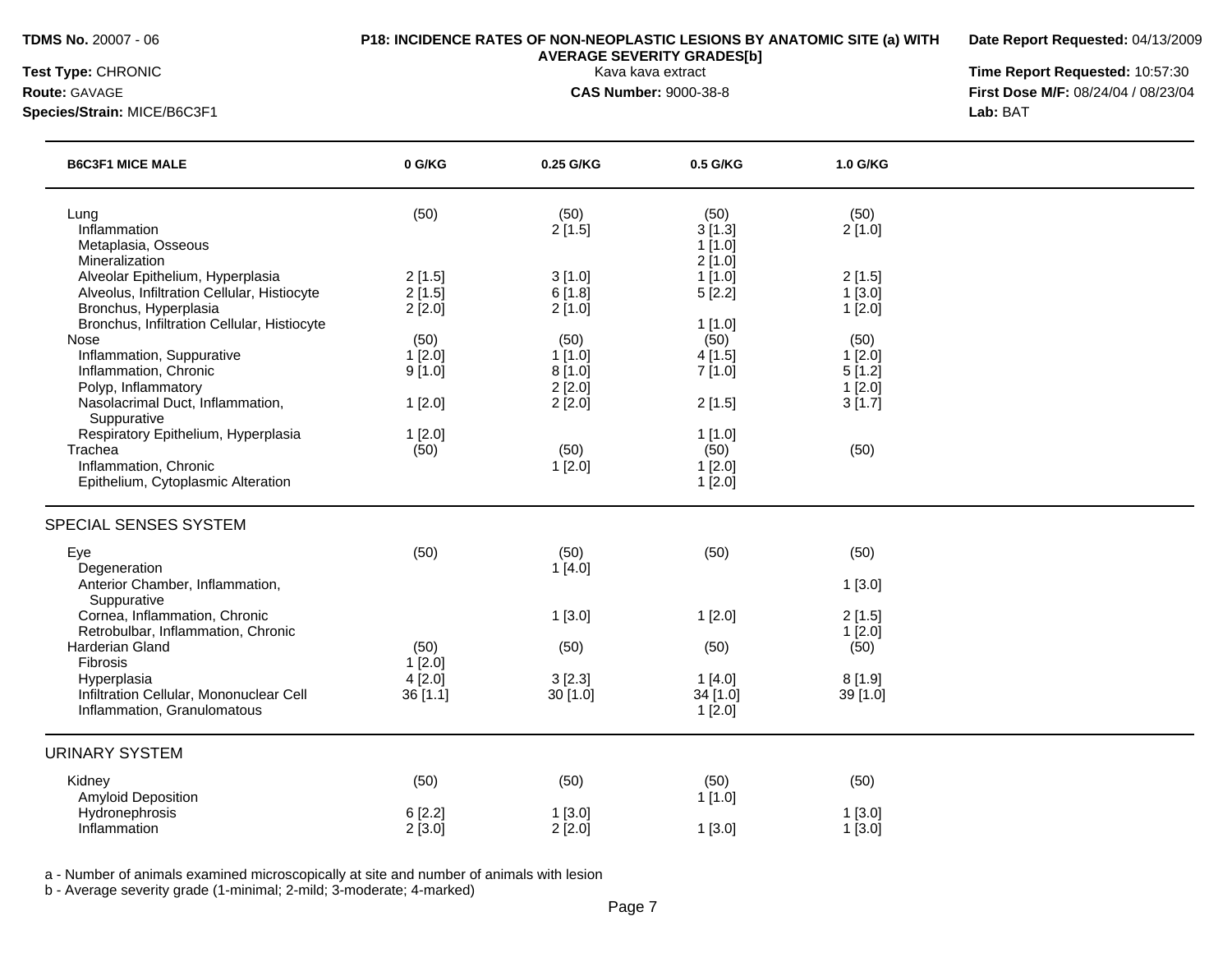### **TDMS No.** 20007 - 06 **P18: INCIDENCE RATES OF NON-NEOPLASTIC LESIONS BY ANATOMIC SITE (a) WITH**

**Date Report Requested:** 04/13/2009

**Species/Strain:** MICE/B6C3F1 **Lab:** BAT

**AVERAGE SEVERITY GRADES[b]**

**Test Type:** CHRONIC Kava kava extract **Time Report Requested:** 10:57:30 **Route:** GAVAGE **CAS Number:** 9000-38-8 **First Dose M/F:** 08/24/04 / 08/23/04

|                                                    | 0 G/KG     | 0.25 G/KG | 0.5 G/KG   | 1.0 G/KG   |  |
|----------------------------------------------------|------------|-----------|------------|------------|--|
| Metaplasia, Osseous                                |            | 2[2.0]    |            | 2[1.5]     |  |
| Mineralization                                     | 3[1.0]     | 1[1.0]    |            |            |  |
| Nephropathy                                        | $32$ [1.4] | 40 [1.3]  | 37 [1.3]   | 38[1.3]    |  |
| <b>Thrombosis</b>                                  |            | 1[2.0]    |            |            |  |
| Cortex, Medulla, Necrosis                          | 6[3.2]     |           |            |            |  |
| Papilla, Necrosis                                  | 3[2.0]     |           |            | 3[1.0]     |  |
| Renal Tubule, Cyst                                 |            |           | 3[1.7]     |            |  |
| Renal Tubule, Dilatation                           |            | 1[2.0]    |            |            |  |
| Renal Tubule, Hyperplasia                          | 6[1.3]     | 20[1.1]   | $13$ [1.3] | 10[1.1]    |  |
| Renal Tubule, Mineralization                       | $31$ [1.1] | 42 [1.0]  | 38 [1.0]   | $31$ [1.0] |  |
| Renal Tubule, Pigmentation, Lipofuscin             | 1[2.0]     |           | 1[2.0]     | 2[2.5]     |  |
| Urethra                                            | (2)        | (4)       | (0)        | (1)        |  |
| Cyst                                               |            | 1[3.0]    |            |            |  |
| Inflammation                                       | 2[2.5]     | 4[2.3]    |            | 1[3.0]     |  |
| <b>Necrosis</b>                                    |            |           |            | 1[3.0]     |  |
| <b>Urinary Bladder</b>                             | (50)       | (50)      | (50)       | (50)       |  |
| Infiltration Cellular, Mononuclear Cell            | 20 [1.0]   | 25[1.1]   | 26 [1.0]   | 20 [1.0]   |  |
| Inflammation                                       | 4[2.0]     | 2[2.5]    |            |            |  |
| Transitional Epithelium, Cytoplasmic<br>Alteration |            |           |            | 1[2.0]     |  |
| Transitional Epithelium, Hyperplasia               |            | 1 [4.0]   |            |            |  |

\*\*\* END OF MALE \*\*\*

a - Number of animals examined microscopically at site and number of animals with lesion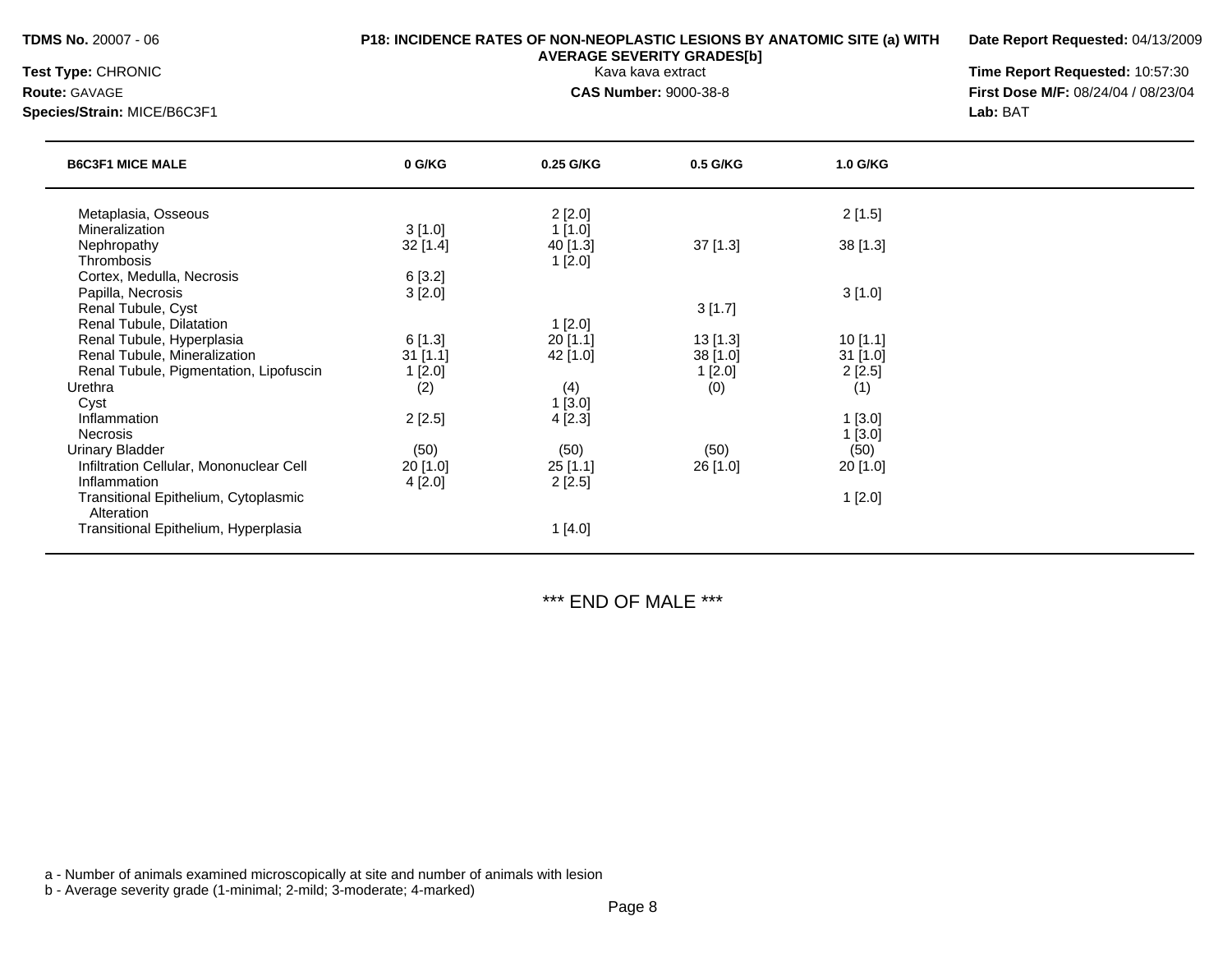| TDMS No. 20007 - 06 |  |  |  |  |  |  |
|---------------------|--|--|--|--|--|--|
|---------------------|--|--|--|--|--|--|

**Date Report Requested:** 04/13/2009

**Test Type:** CHRONIC Kava kava extract **Time Report Requested:** 10:57:30 **Route:** GAVAGE **CAS Number:** 9000-38-8 **First Dose M/F:** 08/24/04 / 08/23/04 **Species/Strain:** MICE/B6C3F1 **Lab:** BAT

| <b>B6C3F1 MICE FEMALE</b>               | 0 G/KG         | 0.25 G/KG      | 0.5 G/KG       | 1.0 G/KG       |  |
|-----------------------------------------|----------------|----------------|----------------|----------------|--|
| <b>Disposition Summary</b>              |                |                |                |                |  |
| <b>Animals Initially in Study</b>       | 50             | 50             | 50             | 50             |  |
| <b>Early Deaths</b>                     |                |                |                |                |  |
| <b>Accidently Killed</b>                | 1              |                |                | -1             |  |
| <b>Moribund Sacrifice</b>               | $\overline{4}$ | 4              | 1              | $\overline{7}$ |  |
| <b>Natural Death</b>                    | $\overline{7}$ | 12             | $\overline{4}$ | 5              |  |
| <b>Survivors</b>                        |                |                |                |                |  |
| <b>Terminal Sacrifice</b>               | 38             | 34             | 45             | 37             |  |
| <b>Animals Examined Microscopically</b> | 50             | 50             | 50             | 50             |  |
| <b>ALIMENTARY SYSTEM</b>                |                |                |                |                |  |
| Esophagus                               | (50)           | (50)           | (50)           | (50)           |  |
| Inflammation, Chronic                   |                | 1[2.0]         |                |                |  |
| Gallbladder                             | (50)           | (48)           | (49)           | (50)           |  |
| Cyst                                    | 1[1.0]         | 1[1.0]         |                | 1[1.0]         |  |
| Epithelium, Cytoplasmic Alteration      |                |                |                | $1$ [2.0]      |  |
| Intestine Large, Cecum                  | (50)           | (50)           | (50)           | (50)           |  |
| Inflammation, Chronic                   | 1[1.0]         |                |                |                |  |
| Intestine Small, Duodenum               | (50)           | (50)           | (50)           | (50)           |  |
| Metaplasia, Squamous                    |                |                |                | 1[1.0]         |  |
| Epithelium, Hyperplasia                 |                |                | 1[2.0]         |                |  |
| Intestine Small, Ileum                  | (50)           | (50)           | (50)           | (50)           |  |
| Inflammation, Chronic Active            |                |                | $1$ [2.0]      |                |  |
| Ulcer                                   |                |                | 1[1.0]         |                |  |
| Intestine Small, Jejunum                | (50)           | (50)           | (50)           | (50)           |  |
| Epithelium, Hyperplasia                 |                |                |                | 1[3.0]         |  |
| Peyer's Patch, Hyperplasia              |                |                | 1[4.0]         |                |  |
| Liver                                   | (50)           | (50)           | (50)           | (50)           |  |
| Angiectasis                             | 3[1.0]         |                | 2[1.0]         |                |  |
| <b>Basophilic Focus</b>                 |                | $\mathbf{1}$   | $\overline{4}$ | 1              |  |
| Clear Cell Focus                        | 3              |                | 1              | 5              |  |
| Cyst                                    |                |                | 1[1.0]         |                |  |
| <b>Eosinophilic Focus</b>               | 9              | $\overline{7}$ | 16             | 26             |  |
| Fatty Change                            | 39 [1.6]       | 33[1.5]        | 42 [1.3]       | 23 [1.3]       |  |
| Hematopoietic Cell Proliferation        | 1[2.0]         | 4[1.3]         | 4 [1.3]        | 1[2.0]         |  |
| Infiltration Cellular, Mononuclear Cell | 45 [1.1]       | 47 [1.1]       | 49 [1.1]       | 44 [1.1]       |  |

a - Number of animals examined microscopically at site and number of animals with lesion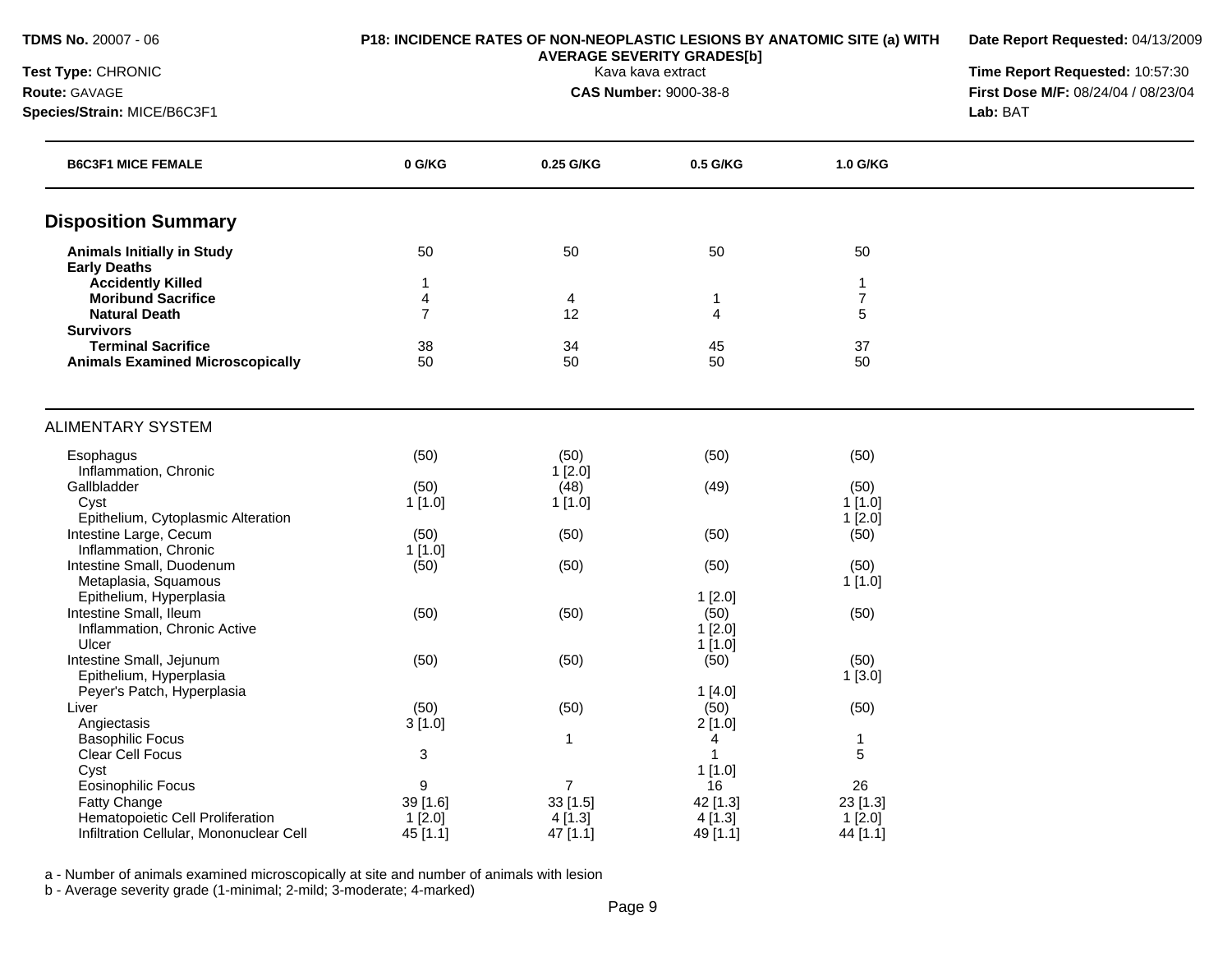**Date Report Requested:** 04/13/2009

**Species/Strain:** MICE/B6C3F1 **Lab:** BAT

**Test Type:** CHRONIC Kava kava extract **Time Report Requested:** 10:57:30 **Route:** GAVAGE **CAS Number:** 9000-38-8 **First Dose M/F:** 08/24/04 / 08/23/04

| <b>B6C3F1 MICE FEMALE</b>                                 | 0 G/KG   | 0.25 G/KG | 0.5 G/KG       | 1.0 G/KG       |  |
|-----------------------------------------------------------|----------|-----------|----------------|----------------|--|
| <b>Mixed Cell Focus</b>                                   | 12       | 13        | 14             | $\overline{7}$ |  |
| Necrosis                                                  | 5[1.6]   | 4[1.3]    | 5[1.2]         | 1[1.0]         |  |
| <b>Tension Lipidosis</b>                                  | 3        | 8         | $\overline{7}$ | $\overline{4}$ |  |
| Vacuolization Cytoplasmic                                 |          |           |                | 1[2.0]         |  |
| Centrilobular, Hypertrophy                                |          | 20 [1.0]  | 48 [1.9]       | 49 [2.0]       |  |
| Mesentery                                                 | (8)      | (10)      | (5)            | (6)            |  |
| Fat, Necrosis                                             | 8[2.6]   | 10 [2.9]  | 5[2.6]         | 6[2.3]         |  |
| Pancreas                                                  | (49)     | (50)      | (50)           | (50)           |  |
| Infiltration Cellular, Mononuclear Cell                   |          |           |                | 1[1.0]         |  |
| Inflammation, Chronic                                     | 2[1.0]   |           |                |                |  |
| Acinus, Atrophy                                           |          |           | 1[2.0]         |                |  |
| Acinus, Hypertrophy                                       |          |           |                | 1[1.0]         |  |
| Acinus, Vacuolization Cytoplasmic                         |          |           | 1[2.0]         |                |  |
| Duct, Cyst                                                |          | 1[4.0]    | 1[4.0]         | 1[3.0]         |  |
| Salivary Glands                                           | (49)     | (49)      | (50)           | (50)           |  |
| Atrophy                                                   |          | 1[1.0]    |                |                |  |
| Infiltration Cellular, Mononuclear Cell                   | 34 [1.1] | 33[1.1]   | $31$ [1.1]     | 26 [1.0]       |  |
| Duct, Submandibular Gland, Hyperplasia                    |          |           | 1[2.0]         |                |  |
| Parotid Gland, Hyperplasia                                |          |           |                | 1[2.0]         |  |
| Stomach, Forestomach                                      | (50)     | (50)      | (50)           | (50)           |  |
| Erosion                                                   |          | 1[2.0]    | 14[3.1]        | $11$ [2.7]     |  |
| Inflammation, Chronic                                     | 3[1.7]   | 6[1.5]    | 21 [2.6]       | 22 [2.5]       |  |
| Ulcer                                                     |          | 2[2.5]    | 3[3.0]         | 6[2.3]         |  |
| Epithelium, Hyperplasia                                   | 3[1.3]   | 6 [1.3]   | 23 [2.8]       | 24 [2.3]       |  |
| Stomach, Glandular                                        | (50)     | (50)      | (50)           | (50)           |  |
| Infiltration Cellular, Mononuclear Cell<br>Mineralization | 2[1.0]   | 1[1.0]    |                | 1[2.0]         |  |
| Ulcer                                                     | 1[1.0]   |           |                |                |  |
| Epithelium, Hyperplasia                                   |          |           | 1[1.0]         | 2[2.0]         |  |
| Glands, Ectasia                                           | 1[1.0]   | 1[1.0]    | 2[1.0]         | 2[2.0]         |  |
| Tooth                                                     | (1)      | (1)       | (2)            | (2)            |  |
| Dysplasia                                                 | 1[1.0]   | 1[1.0]    | 2[1.0]         | 2[1.0]         |  |
|                                                           |          |           |                |                |  |
| <b>CARDIOVASCULAR SYSTEM</b>                              |          |           |                |                |  |
| <b>Blood Vessel</b>                                       | (50)     | (50)      | (50)           | (50)           |  |
| Mineralization                                            |          | 1[2.0]    |                |                |  |
| Heart                                                     | (50)     | (50)      | (50)           | (50)           |  |
| Cardiomyopathy                                            | 2[1.0]   | 1[2.0]    | 4[1.0]         | 1[1.0]         |  |

a - Number of animals examined microscopically at site and number of animals with lesion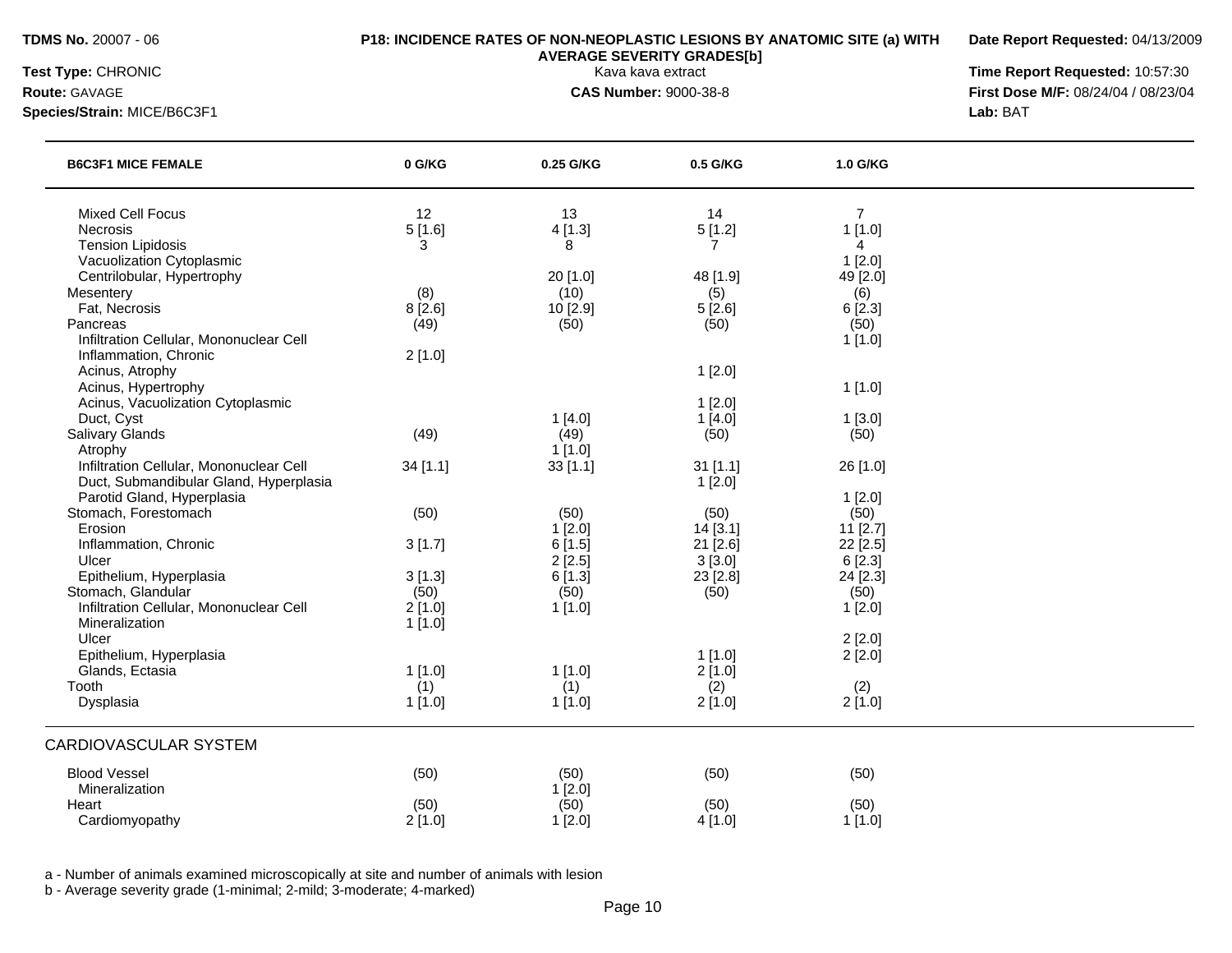| <b>TDMS No. 20007 - 06</b><br>Test Type: CHRONIC<br>Route: GAVAGE<br>Species/Strain: MICE/B6C3F1 |                               | P18: INCIDENCE RATES OF NON-NEOPLASTIC LESIONS BY ANATOMIC SITE (a) WITH<br><b>AVERAGE SEVERITY GRADES[b]</b><br>Kava kava extract<br><b>CAS Number: 9000-38-8</b> | Date Report Requested: 04/13/2009<br>Time Report Requested: 10:57:30<br>First Dose M/F: 08/24/04 / 08/23/04<br>Lab: BAT |                             |  |
|--------------------------------------------------------------------------------------------------|-------------------------------|--------------------------------------------------------------------------------------------------------------------------------------------------------------------|-------------------------------------------------------------------------------------------------------------------------|-----------------------------|--|
| <b>B6C3F1 MICE FEMALE</b>                                                                        | 0 G/KG                        | 0.25 G/KG                                                                                                                                                          | 0.5 G/KG                                                                                                                | 1.0 G/KG                    |  |
| Thrombosis<br>Artery, Infiltration Cellular, Mononuclear<br>Cell                                 | 1[1.0]                        | 1[4.0]<br>4[1.0]                                                                                                                                                   | 3[1.0]                                                                                                                  |                             |  |
| Myocardium, Mineralization<br>Valve, Inflammation                                                |                               | 2[2.0]<br>2[4.0]                                                                                                                                                   |                                                                                                                         | 1[2.0]                      |  |
| <b>ENDOCRINE SYSTEM</b>                                                                          |                               |                                                                                                                                                                    |                                                                                                                         |                             |  |
| <b>Adrenal Cortex</b><br>Atrophy<br>Mineralization                                               | (50)<br>1[1.0]<br>1[1.0]      | (50)                                                                                                                                                               | (50)                                                                                                                    | (50)                        |  |
| Vacuolization Cytoplasmic<br>Subcapsular, Hyperplasia<br>Zona Reticularis, Hyperplasia           | 1[1.0]<br>49 [1.9]            | 50 [2.0]                                                                                                                                                           | 4 [1.8]<br>$50$ [2.0]                                                                                                   | 50 [1.9]<br>$1$ [1.0]       |  |
| Adrenal Medulla<br>Hyperplasia<br>Vacuolization Cytoplasmic                                      | (50)<br>$1$ [1.0]             | (50)                                                                                                                                                               | (50)<br>2[2.0]                                                                                                          | (50)<br>2[1.5]<br>$1$ [1.0] |  |
| Islets, Pancreatic<br>Hyperplasia<br>Parathyroid Gland<br>Cyst                                   | (50)<br>4[1.3]<br>(48)        | (50)<br>4[1.0]<br>(44)<br>1[1.0]                                                                                                                                   | (50)<br>1[2.0]<br>(48)                                                                                                  | (50)<br>(48)                |  |
| <b>Pituitary Gland</b><br>Angiectasis<br>Cyst                                                    | (50)<br>$1$ [1.0]             | (50)<br>$1$ [1.0]                                                                                                                                                  | (49)<br>1[2.0]<br>$2$ [1.0]                                                                                             | (50)<br>$1$ [1.0]           |  |
| Pars Distalis, Hyperplasia<br><b>Thyroid Gland</b><br>Cyst                                       | 4[2.8]<br>(50)                | 4 [1.3]<br>(50)<br>$1$ [1.0]                                                                                                                                       | 7[1.3]<br>(50)                                                                                                          | 5[1.8]<br>(50)              |  |
| <b>Ectopic Thymus</b><br>Infiltration Cellular, Mononuclear Cell<br>Follicle, Hyperplasia        | 1[1.0]<br>1[1.0]<br>$1$ [2.0] |                                                                                                                                                                    |                                                                                                                         |                             |  |
| <b>GENERAL BODY SYSTEM</b>                                                                       |                               |                                                                                                                                                                    |                                                                                                                         |                             |  |
| <b>Tissue NOS</b><br>Inflammation, Chronic                                                       | (0)                           | (0)                                                                                                                                                                | (0)                                                                                                                     | (1)<br>1[3.0]               |  |

GENITAL SYSTEM

a - Number of animals examined microscopically at site and number of animals with lesion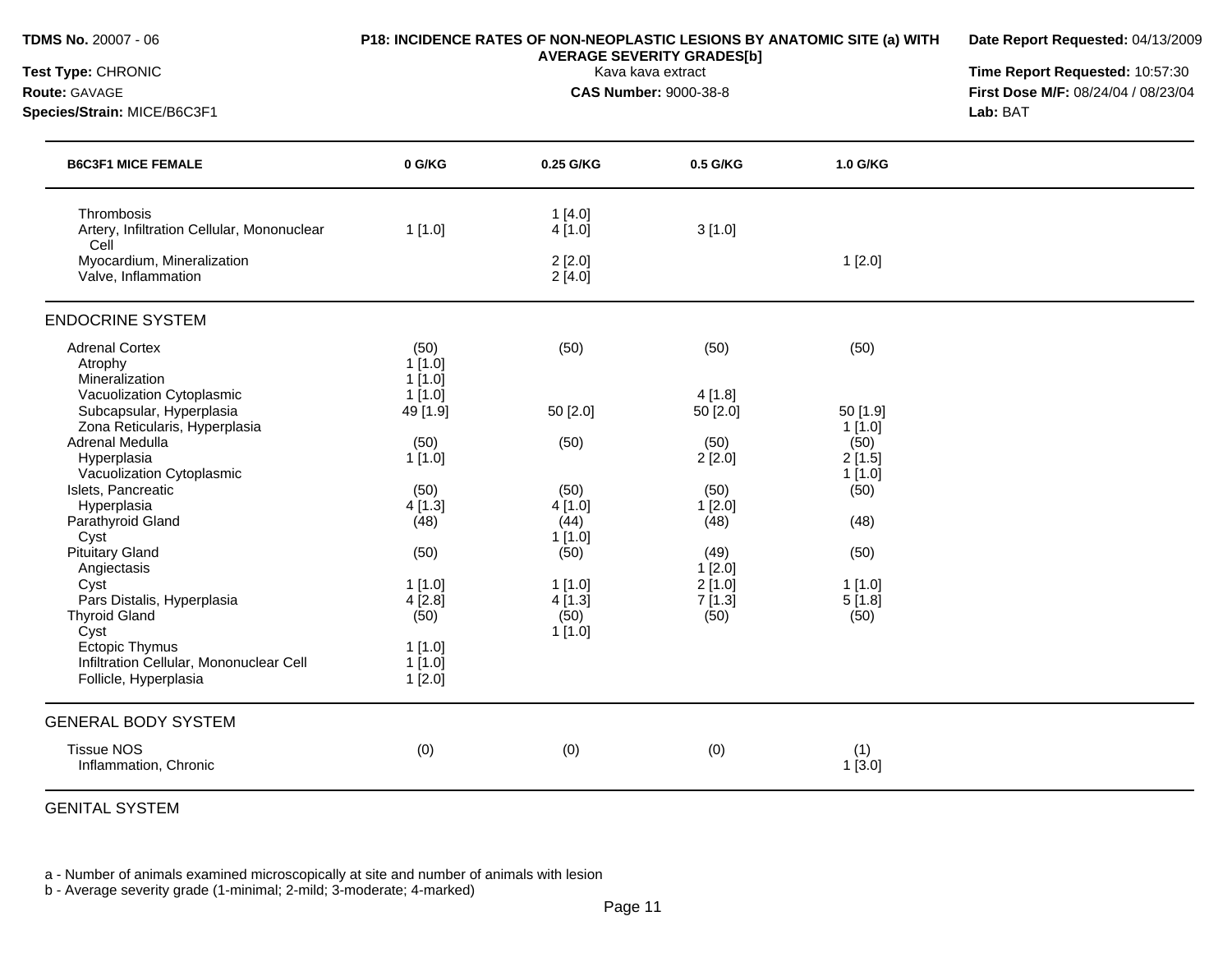**Date Report Requested:** 04/13/2009

**Species/Strain:** MICE/B6C3F1 **Lab:** BAT

**Test Type:** CHRONIC Kava kava extract **Time Report Requested:** 10:57:30 **Route:** GAVAGE **CAS Number:** 9000-38-8 **First Dose M/F:** 08/24/04 / 08/23/04

| <b>B6C3F1 MICE FEMALE</b>                         | 0 G/KG         | 0.25 G/KG | 0.5 G/KG   | 1.0 G/KG  |  |
|---------------------------------------------------|----------------|-----------|------------|-----------|--|
| <b>Clitoral Gland</b>                             | (49)           | (48)      | (50)       | (50)      |  |
| Inflammation<br>Ovary                             | 1[1.0]<br>(49) | (50)      | (50)       | (50)      |  |
| Angiectasis                                       | 1[2.0]         | 1[3.0]    | 2[2.0]     | 1[1.0]    |  |
| Cyst                                              | 4[1.7]         | 10 [1.0]  | 6[1.3]     | 4[1.0]    |  |
| Hemorrhage                                        | 1[3.0]         |           |            |           |  |
| Thrombosis                                        |                | 1[4.0]    | 2[3.5]     |           |  |
| Uterus                                            | (50)           | (50)      | (50)       | (50)      |  |
| Inflammation, Suppurative                         | 3[1.3]         | $1$ [2.0] |            |           |  |
| Metaplasia, Squamous                              | 1[2.0]         | 2[2.5]    |            |           |  |
| Endometrium, Hyperplasia, Cystic                  | 42 [2.1]       | 44 [2.0]  | 42 [2.1]   | 36 [1.8]  |  |
| Vagina                                            | (0)            | (0)       | (0)        | (1)       |  |
| Vacuolization Cytoplasmic                         |                |           |            | 1[2.0]    |  |
| <b>HEMATOPOIETIC SYSTEM</b>                       |                |           |            |           |  |
| <b>Bone Marrow</b>                                | (50)           | (50)      | (50)       | (50)      |  |
| Fibrosis                                          |                | 2[2.0]    | 1[2.0]     | 1[1.0]    |  |
| <b>Necrosis</b>                                   |                |           |            | $1$ [2.0] |  |
| Lymph Node                                        | (3)            | (3)       | (0)        | (0)       |  |
| Mediastinal, Hyperplasia, Lymphoid                | 1[4.0]         |           |            |           |  |
| Mediastinal, Hyperplasia, Plasma Cell             |                | 1[3.0]    |            |           |  |
| Lymph Node, Mandibular                            | (48)           | (49)      | (50)       | (50)      |  |
| Hyperplasia, Lymphoid                             | 4[3.3]         | 4[2.0]    | 4[2.0]     | 2[2.5]    |  |
| Lymph Node, Mesenteric                            | (50)           | (50)      | (50)       | (50)      |  |
| Hyperplasia, Lymphoid<br>Hyperplasia, Plasma Cell |                |           |            | 1[2.0]    |  |
| Inflammation, Granulomatous                       |                | 1[3.0]    |            | 1[3.0]    |  |
| Spleen                                            | (49)           | (48)      | (50)       | (49)      |  |
| Hematopoietic Cell Proliferation                  | 26 [1.8]       | 24 [1.8]  | $20$ [1.5] | 10 [1.8]  |  |
| Hyperplasia, Lymphoid                             | 7[1.6]         | 6[1.8]    | 6[2.0]     | 5[2.0]    |  |
| Lymphoid Follicle, Atrophy                        | 4[2.8]         | 2[2.0]    | 4[2.5]     | 2[3.5]    |  |
| Thymus                                            | (50)           | (50)      | (49)       | (47)      |  |
| Atrophy                                           | 39 [2.6]       | 44 [2.1]  | 46 [1.7]   | 40 [2.1]  |  |
| Hyperplasia, Histiocytic                          | 1[3.0]         |           | 2[2.0]     | 1[2.0]    |  |
| Infiltration Cellular, Histiocyte                 | 5[2.4]         |           |            | 2[2.5]    |  |
| Epithelial Cell, Hyperplasia                      | 1[1.0]         |           |            |           |  |

### INTEGUMENTARY SYSTEM

a - Number of animals examined microscopically at site and number of animals with lesion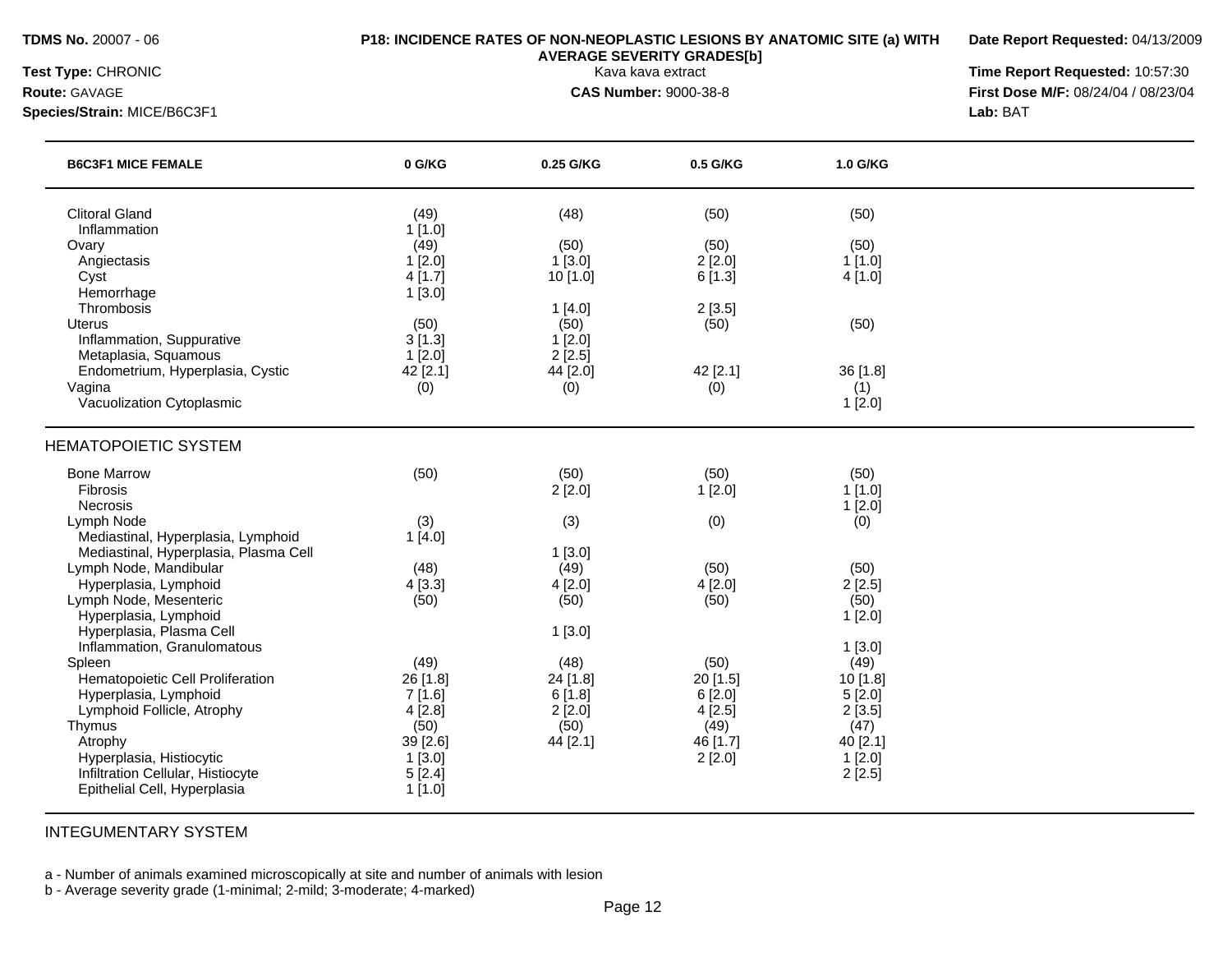**Date Report Requested:** 04/13/2009

**Species/Strain:** MICE/B6C3F1 **Lab:** BAT

**Test Type:** CHRONIC Kava kava extract **Time Report Requested:** 10:57:30 **Route:** GAVAGE **CAS Number:** 9000-38-8 **First Dose M/F:** 08/24/04 / 08/23/04

| <b>B6C3F1 MICE FEMALE</b>                                                                | 0 G/KG                             | 0.25 G/KG                        | 0.5 G/KG                 | 1.0 G/KG       |  |
|------------------------------------------------------------------------------------------|------------------------------------|----------------------------------|--------------------------|----------------|--|
| <b>Mammary Gland</b><br>Hyperplasia<br>Inflammation, Chronic Active                      | (50)<br>1[2.0]<br>1[2.0]           | (49)                             | (50)                     | (50)           |  |
| Metaplasia, Squamous<br>Skin<br>Fibrosis<br>Inflammation, Chronic<br>Ulcer               | 1[2.0]<br>(50)<br>1[3.0]<br>1[4.0] | (50)<br>1[4.0]                   | (50)<br>1[3.0]<br>1[3.0] | (50)           |  |
| Subcutaneous Tissue, Fibrosis<br>Subcutaneous Tissue, Necrosis                           |                                    | $1$ [2.0]                        | 1[3.0]                   |                |  |
| MUSCULOSKELETAL SYSTEM                                                                   |                                    |                                  |                          |                |  |
| <b>Bone</b><br>Fibrosis                                                                  | (50)<br>15 [1.6]                   | (50)<br>8[1.9]                   | (50)<br>7[1.6]           | (50)<br>9[1.8] |  |
| Joint, Inflammation, Chronic<br><b>Skeletal Muscle</b>                                   | (3)                                | 1[1.0]<br>(1)                    | (0)                      | (0)            |  |
| <b>NERVOUS SYSTEM</b>                                                                    |                                    |                                  |                          |                |  |
| <b>Brain</b><br>Choroid Plexus, Infiltration Cellular,<br>Mononuclear Cell               | (50)<br>1[1.0]                     | (50)                             | (50)                     | (50)           |  |
| Hypothalamus, Compression<br>Peripheral Nerve<br>Infiltration Cellular, Mononuclear Cell | 2[4.0]<br>(1)<br>1[2.0]            | (0)                              | (0)                      | (1)            |  |
| Axon, Degeneration<br>Spinal Cord<br>Axon, Degeneration                                  | 1[3.0]<br>(1)<br>1[3.0]            | (0)                              | (0)                      | 1[4.0]<br>(1)  |  |
| <b>RESPIRATORY SYSTEM</b>                                                                |                                    |                                  |                          |                |  |
| Lung<br>Hemorrhage                                                                       | (50)<br>1[3.0]                     | (50)                             | (50)                     | (50)           |  |
| Inflammation<br>Inflammation, Acute<br>Metaplasia, Osseous<br>Mineralization             | 1[1.0]                             | 1[2.0]<br>$1$ [1.0]<br>$1$ [1.0] | 2[1.0]                   |                |  |

a - Number of animals examined microscopically at site and number of animals with lesion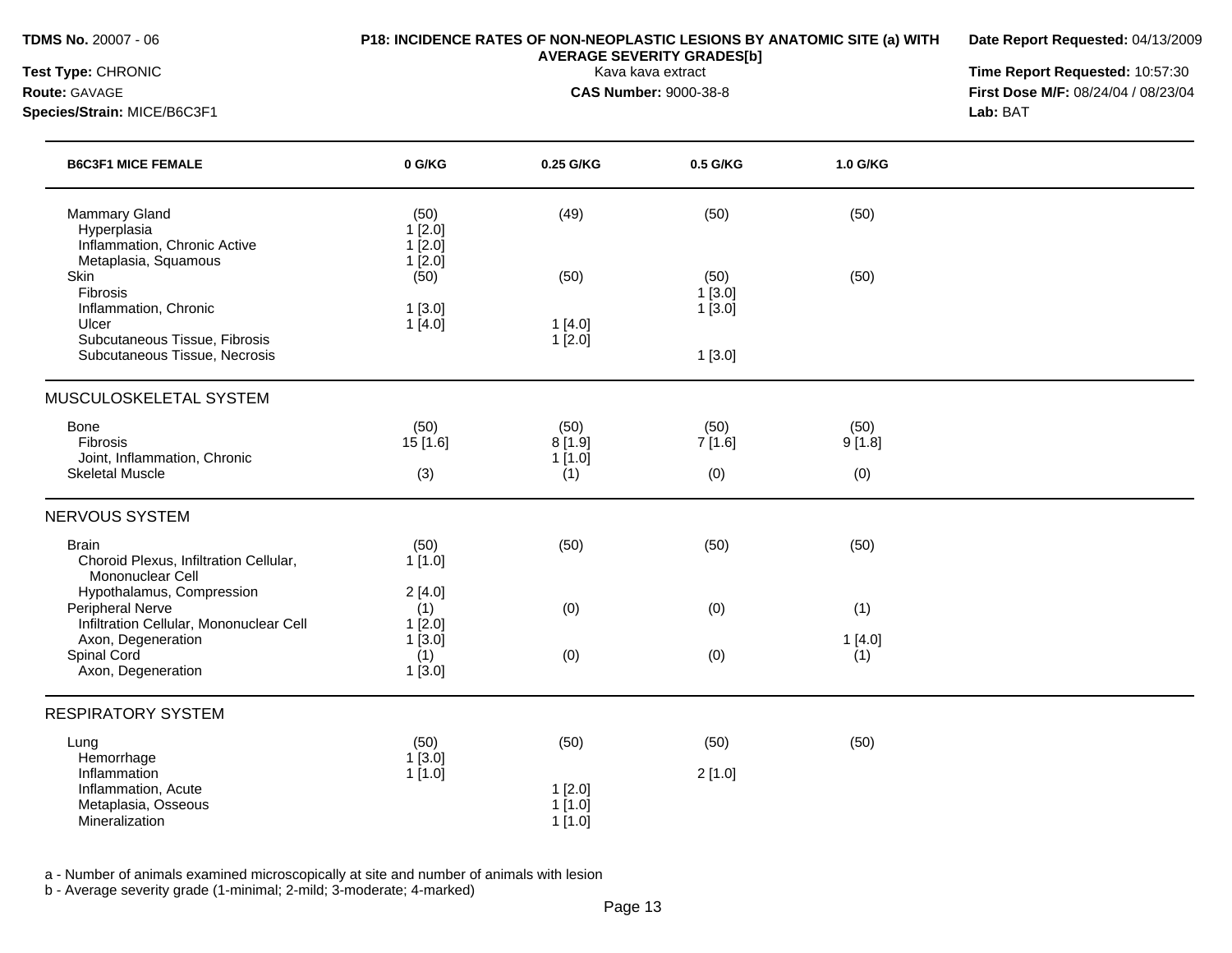## **TDMS No.** 20007 - 06 **P18: INCIDENCE RATES OF NON-NEOPLASTIC LESIONS BY ANATOMIC SITE (a) WITH**

**Date Report Requested:** 04/13/2009

**Species/Strain:** MICE/B6C3F1 **Lab:** BAT

**AVERAGE SEVERITY GRADES[b]**

**Test Type:** CHRONIC Kava kava extract **Time Report Requested:** 10:57:30 **Route:** GAVAGE **CAS Number:** 9000-38-8 **First Dose M/F:** 08/24/04 / 08/23/04

| <b>B6C3F1 MICE FEMALE</b>                                                                                                                                        | 0 G/KG                                                                      | 0.25 G/KG                                                               | 0.5 G/KG                                                           | 1.0 G/KG                                                     |  |
|------------------------------------------------------------------------------------------------------------------------------------------------------------------|-----------------------------------------------------------------------------|-------------------------------------------------------------------------|--------------------------------------------------------------------|--------------------------------------------------------------|--|
| Alveolar Epithelium, Hyperplasia<br>Alveolus, Infiltration Cellular, Histiocyte<br>Serosa, Fibrosis                                                              | 3[1.0]                                                                      | 1[1.0]<br>$1$ [2.0]<br>1[1.0]                                           |                                                                    | 1[2.0]<br>1[1.0]                                             |  |
| Nose<br>Inflammation, Suppurative                                                                                                                                | (50)                                                                        | (50)                                                                    | (50)                                                               | (50)<br>1[2.0]                                               |  |
| Inflammation, Chronic<br>Glands, Dilatation<br>Nasolacrimal Duct, Inflammation,<br>Suppurative                                                                   | 4[1.3]                                                                      | 2[1.0]                                                                  | 1[2.0]<br>1[2.0]                                                   |                                                              |  |
| Olfactory Epithelium, Degeneration<br>Trachea<br>Inflammation, Chronic                                                                                           | 1[2.0]<br>(50)                                                              | (50)<br>1[1.0]                                                          | (50)                                                               | (50)                                                         |  |
| SPECIAL SENSES SYSTEM                                                                                                                                            |                                                                             |                                                                         |                                                                    |                                                              |  |
| Eye<br>Anterior Chamber, Inflammation,<br>Suppurative                                                                                                            | (50)<br>1[3.0]                                                              | (50)                                                                    | (50)                                                               | (50)                                                         |  |
| Harderian Gland<br>Atrophy                                                                                                                                       | (50)<br>1[1.0]                                                              | (49)                                                                    | (50)<br>1[1.0]                                                     | (50)                                                         |  |
| Hyperplasia<br>Infiltration Cellular, Mononuclear Cell                                                                                                           | 3[1.7]<br>38 [1.0]                                                          | 4[1.5]<br>42 [1.0]                                                      | 5[1.6]<br>42 [1.0]                                                 | 5[2.0]<br>38 [1.0]                                           |  |
| <b>URINARY SYSTEM</b>                                                                                                                                            |                                                                             |                                                                         |                                                                    |                                                              |  |
| Kidney<br><b>Amyloid Deposition</b><br>Hydronephrosis                                                                                                            | (50)<br>1[1.0]                                                              | (50)<br>2[1.0]<br>1[4.0]                                                | (50)<br>2[1.0]                                                     | (50)<br>1[2.0]                                               |  |
| Inflammation<br>Metaplasia, Osseous<br>Mineralization<br>Nephropathy<br>Papilla, Necrosis<br>Pelvis, Cyst<br>Renal Tubule, Hyperplasia<br><b>Urinary Bladder</b> | $1$ [1.0]<br>3[1.3]<br>$12$ [1.0]<br>$21$ [1.4]<br>1[2.0]<br>3[1.0]<br>(50) | 1[2.0]<br>$1$ [1.0]<br>20 [1.2]<br>25 [1.2]<br>3[2.0]<br>1[1.0]<br>(48) | 1[1.0]<br>7[1.0]<br>26 [1.3]<br>1[2.0]<br>1[2.0]<br>2[1.0]<br>(50) | $1$ [3.0]<br>5[1.2]<br>13[1.1]<br>20 [1.9]<br>3[2.0]<br>(50) |  |
| Infiltration Cellular, Mononuclear Cell<br>Inflammation                                                                                                          | 34[1.1]                                                                     | 34 [1.1]<br>1[4.0]                                                      | 40 [1.0]                                                           | 34 [1.0]                                                     |  |

a - Number of animals examined microscopically at site and number of animals with lesion